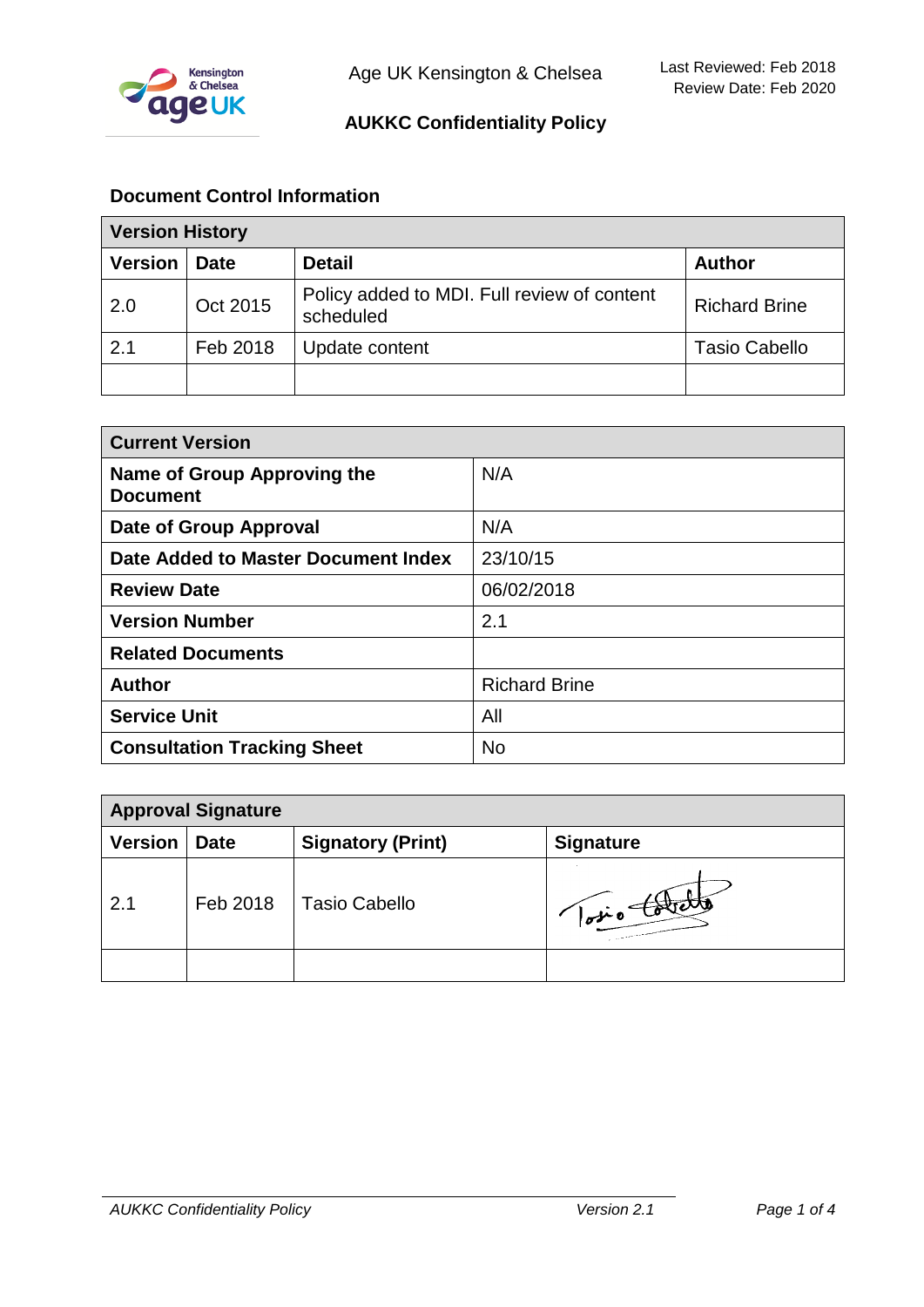

# **AUKKC Confidentiality Policy**

#### **CONSULTATION TRACKING SHEET**

This document must be completed and accompany the document through the final ratification and authorisation process. A copy of this sheet should be included at the front of the final published policy.

# **Name of Document:** AUKKC Confidentiality Policy

| Name of person / team /<br>committee asked to provide<br>feedback | <b>Date</b><br>feedback<br>request sent | <b>Feedback</b><br>received<br>(Y/N) | <b>Feedback</b><br>incorporated<br>into Policy (Y/N) |
|-------------------------------------------------------------------|-----------------------------------------|--------------------------------------|------------------------------------------------------|
|                                                                   |                                         |                                      |                                                      |
|                                                                   |                                         |                                      |                                                      |
|                                                                   |                                         |                                      |                                                      |
|                                                                   |                                         |                                      |                                                      |
|                                                                   |                                         |                                      |                                                      |
|                                                                   |                                         |                                      |                                                      |
|                                                                   |                                         |                                      |                                                      |

#### **Document History and Change Record**

The following are registered holders of controlled copies of this document:

| <b>Position</b>                              | <b>Version</b> |
|----------------------------------------------|----------------|
| Business Manager (Management Representative) |                |
|                                              |                |

| <b>Amendment History</b> |             |                                    |                    |
|--------------------------|-------------|------------------------------------|--------------------|
| <b>Version</b>           | <b>Date</b> | Amendment                          | <b>Approved By</b> |
| 2.0                      | Oct 2015    | Document control information added | Richard Brine      |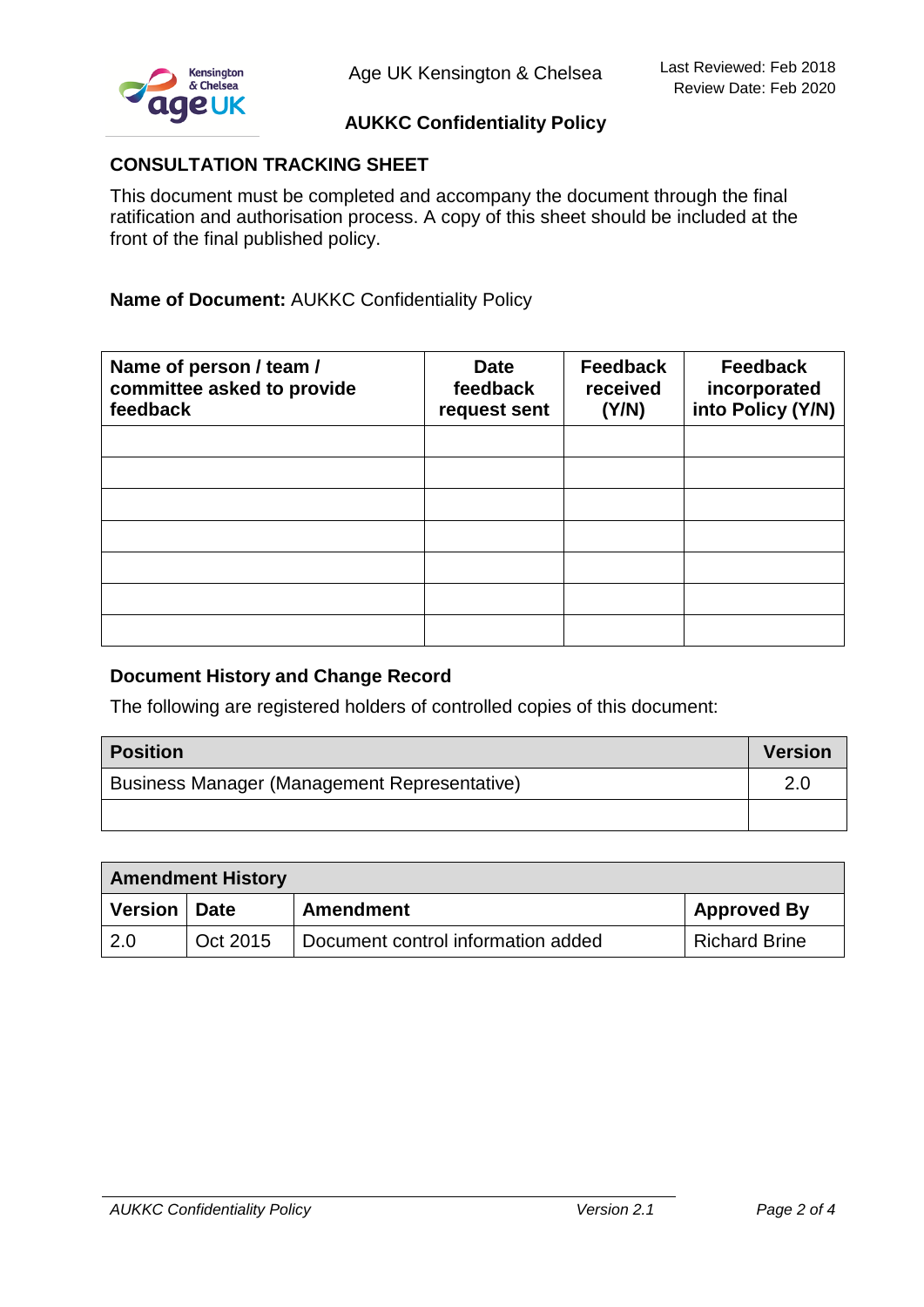

Age UK Kensington & Chelsea

#### **AUKKC Confidentiality Policy**

# **CONFIDENTIALITY POLICY**

This policy sets out the organisation's position on ensuring confidentiality for the protection of both clients and volunteers. Confidentiality is the protection of information given by or about any individual seeking the assistance of or volunteering with Age UK Kensington & Chelsea and any other relevant information related to the organisation which is subject of being sensitive. The handling of confidential information about staff is treated under the data protection policy.

Confidentiality is between the individual and the organisation. It is not between the client or volunteer and the individual worker. That does not mean that everyone will have access to everything but only to that information which is relevant to the service of the client or the support and management of the volunteer and only by those people involved in the care or management of them.

Information concerning a client or volunteer should be discussed where such discussion will support the best interests of the client, for the protection of individuals or to ensure that an individual is fully supported in their volunteering.

Clients and their circumstances should only be discussed with family, friends, other clients or in any public setting with the client's permission.

In line with the Data Protection Policy, personal information, correspondence and notes relating to clients must not be left unattended or kept in such a way as to allow access to those not privileged to such information. Similarly, such information, correspondence and notes should be disposed of properly when no longer required, i.e. through shredding.

Staff are responsible for ensuring that clients and referring agencies are aware of the organisation's policy concerning confidentiality, and for ensuring that it is explained to them. It should be made clear that information is given to a worker as a representative of the organisation and it may need to be shared with other members of the organisation in order to effectively assist the client or volunteer.

The right to confidentiality may be overridden where there is evidence of:

- 1. the person or someone else being at risk
- 2. danger to the community and/or of serious crime
- 3. a requirement by law

All decisions to breach confidentiality must be dealt with on a case by case basis, agreed with a senior manager and clearly recorded in the case file and on the database.